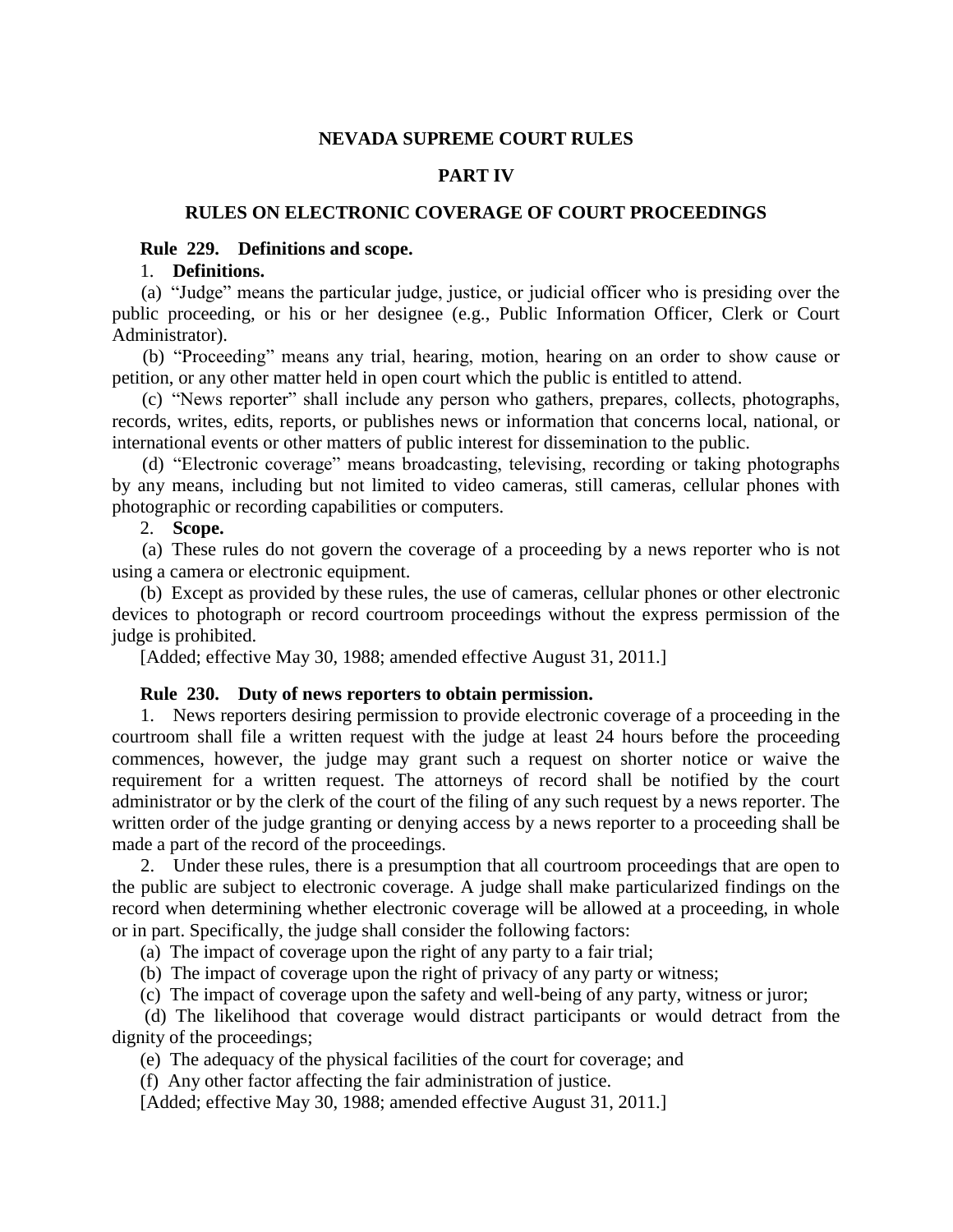## **Rule 231. Revocation of permission.**

 1. If any news reporter fails to comply with the conditions prescribed by the judge, the judge may revoke that individual's permission to provide electronic coverage of the proceeding.

 2. This authorization may be revoked at any time without prior notice when, in the judge's discretion, it appears that electronic coverage of the judicial proceedings is interfering in any way with the proper administration of justice.

 3. If permission is revoked, the judge shall make particularized findings on the record. [Added; effective May 30, 1988; amended effective August 31, 2011.]

## **Rule 232. Liaison.**

 1. **Court representative.** The judge shall maintain communication and liaison with news reporters so as to ensure smooth working relationships and to provide any suggestions to improve these guidelines.

 2. **Media representative.** In conjunction with these rules to govern electronic coverage during court proceedings, it is the responsibility of news reporters to designate a representative with whom the court may consult.

[Added; effective May 30, 1988; amended effective August 31, 2011.]

## **Rule 233. Pooling.**

 1. Unless specifically authorized by the judge, no more than one television camera person and one still photographer should be taking pictures in the courtroom at any one time. If more than one news reporter has permission to participate, it is the responsibility of the news reporters to determine who will participate at any given time or, in the alternative, how they will pool their coverage. This understanding should be reached outside the courtroom and before the court session, and must be done without imposing on the court or court personnel. In the event that the news reporters cannot agree on who will participate, the judge shall select the pool camera that will be allowed to participate. Priority as the video pool camera should favor a media outlet that is televising an entire proceeding.

 2. To be eligible to participate in a camera pool, a news reporter must apply prior to a court proceeding for appropriate permission pursuant to Rule 230(1).

 3. Any pooling arrangements necessitated among the news reporters by these limitations on equipment and personnel shall be the sole responsibility of the news reporters and must be arranged prior to coverage without calling upon the court to mediate any dispute regarding appropriate personnel or equipment. Every effort must be made for the joint use of audio and photographic equipment within the courtroom.

 4. If pooling arrangements are employed, such data or information is to be available equally to all pool participants in a generally accepted form or format, and the pool representative shall charge no fees or expenses to the other pool participants. The pool representative is not to be given any economic or coverage advantage over the other pool participants. If costs are associated with establishing media pool coverage, the costs should be shared among the pool participants.

 5. News reporters utilizing video or still cameras shall not utilize equipment that produces distracting sounds. News reporters utilizing such equipment may have their permission to video or photograph the proceeding revoked.

 6. News reporters shall not interrupt a court proceeding with a technical or equipment problem.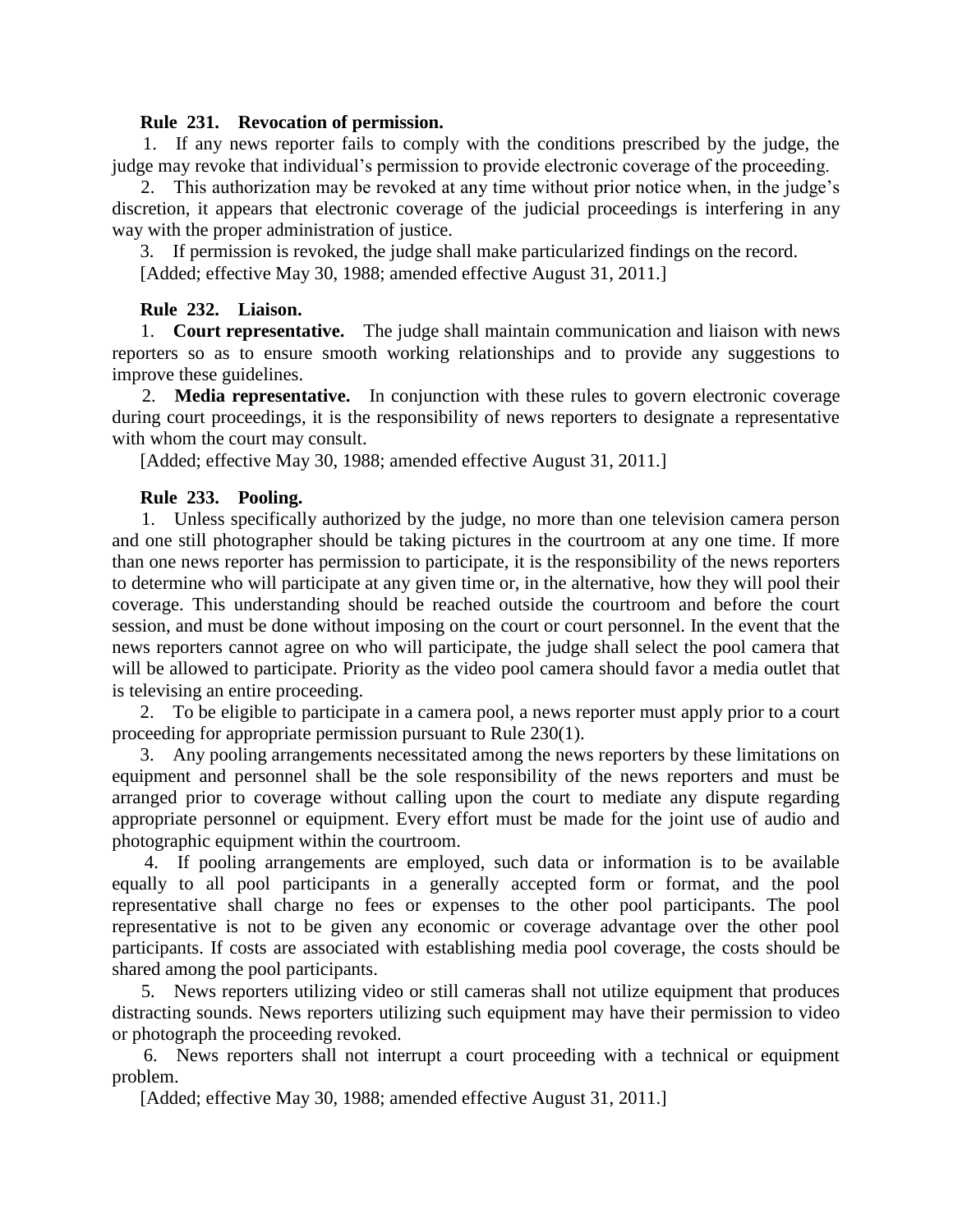**Rule 234. Audio systems.** A single audio system will provide sound for both radio and television use, preferably the existing audio system present in the courtroom. If such a system does not exist or is not satisfactory for radio and television use, the affected news reporters shall report that fact to the judge, and shall install, at the affected news reporters' expense, microphones and related wiring in advance of the trial or during a recess or adjournment in such a way as to keep the equipment as unobtrusive as possible. Such equipment shall be located in places designated in advance of any proceeding by the court or its designee.

[Added; effective May 30, 1988; amended effective August 31, 2011.]

## **Rule 235. Location of equipment and personnel.**

 1. Broadcast equipment shall be positioned in such locations in the court facility as shall be designated by the judge. The area designated shall provide reasonable access to coverage.

 2. All equipment shall be in place and tested 15 minutes in advance of the time the court is called to order and should be as unobtrusive as possible. If equipment is not in place prior to a court hearing, a judge may deny access until a break in the proceeding.

 3. **Still photography.** The still camera photographer shall be positioned in such locations in the court facility as shall be designated by the judge. The areas designated shall provide reasonable access to coverage. The still camera photographer shall assume a fixed position within the designated area, and once the photographer is positioned, such photographer shall not move about in any way as to attract attention. If the still camera being used produces audible noise, the photographer shall limit the number of photographs so as not to distract from the court proceeding.

 4. **Wires.** Wires, microphones, and similar equipment shall be placed as unobtrusively as possible within the courtroom at least 15 minutes before the proceedings begin and will be secured or taped down when this is appropriate. All wiring shall be unobtrusive or hidden, and must be placed where it will not interfere with anyone or constitute a hazard. The bailiff shall inspect the location of any wires, microphones, and other equipment to see that they comply with these rules.

[Added; effective May 30, 1988; amended effective August 31, 2011.]

## **Rule 236. Dress and decorum.**

 1. News reporters should present a neat appearance in keeping with the dignity of the proceedings.

 2. The decorum and dignity of the court, the courtroom, and the proceedings must be maintained at all times.

[Added; effective May 30, 1988; amended effective August 31, 2011.]

 **Rule 237. Limitations (personnel).** Operation of video or still cameras in the courtroom will be allowed only for news reporters designated by the pool coordinator or by the court pursuant to these rules.

[Added; effective May 30, 1988; amended effective August 31, 2011.]

# **Rule 238. Limitations (jury).**

 1. **Requirements of sequestration of the jury.** In any case where a jury has been impanelled, such jury shall not be sequestered solely because of any activity authorized by these guidelines. This rules does not affect the authority of the judge to order sequestration for any other lawful purpose.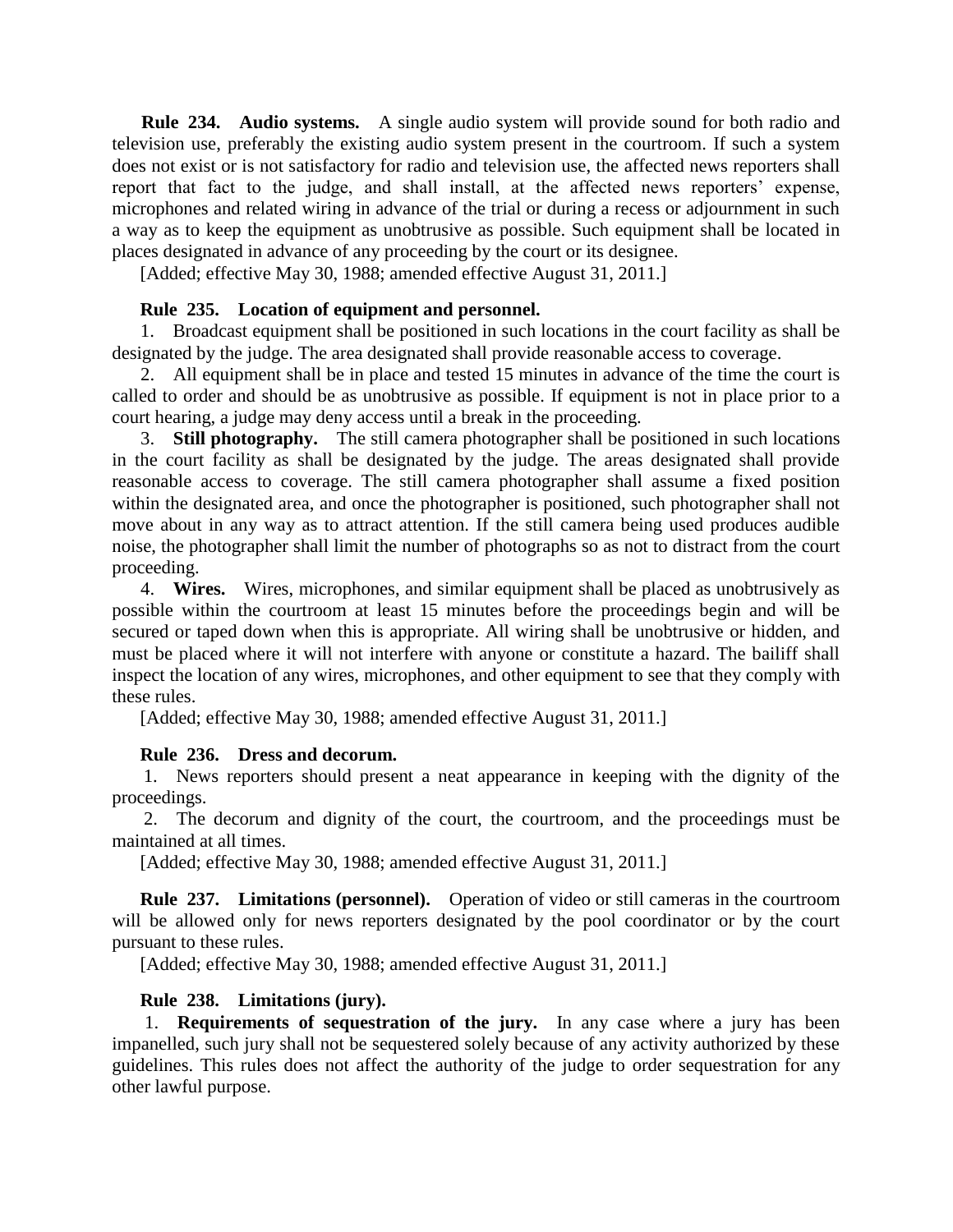2. **Photography of jury.** Consent of the jury shall not be required. News reporters will not deliberately photograph the jury or individual jurors. However, it is recognized that, because of the physical layout of some courtrooms and the general trial activity in any courtroom, it may be impossible not to photograph some jurors as part of the proceedings. To the extent possible, news reporters shall locate and focus their equipment in such a manner as to minimize photographs of the jury.

 3. News reporters shall not deliberately photograph the jury or individual jurors during the pendency of the proceeding. News reporters or news organizations who violate this provision may be excluded from further participation in electronic news coverage authorized in these rules.

[Added; effective May 30, 1988; amended effective August 31, 2011.]

 **Rule 239. Limitations (conferences of counsel).** Camera coverage shall be limited to proceedings open to the public. In order to protect the attorney/client privilege and the right to effective assistance of counsel, news reporters shall not record or broadcast by audio or video transmission the content of any privileged conference, including, but not limited to, conferences occurring between attorneys and their clients, between attorneys, between clients or between or among attorneys, their clients and the judge when the judge calls for a colloquy at the bench.

[Added; effective May 30, 1988; amended effective August 31, 2011.]

# **Rule 240. Limitations (consent of parties).**

 1. **Consent of participants.** The consent of participants to coverage is not required. The judge, however, in the exercise of sound discretion, may prohibit the filming or photographing of any participant who does not consent to being filmed or photographed. This is in recognition of the authority reposing in the judge, upon the exercise of sound discretion, to hold certain judicial proceedings, or portions thereof in camera and in recognition of the fact that certain proceedings or portions thereof are made confidential by law. This provision does not apply to jurors during the pendency of the proceeding as they are covered elsewhere in these rules.

 2. **Consent not to be given for payment.** No witness, juror or party shall give consent to coverage for any payment, of any kind or character, either directly or indirectly.

[Added; effective May 30, 1988; amended effective August 31, 2011.]

# **Rule 241. Limitations (use of broadcast material).**

 1. Video, photography or audio reproductions may only be used for educational or informational purposes, and may not be used for unrelated advertising purposes.

 2. **Official record.** The official court record of any proceeding is the transcript of the original notes of the court reporter or court recorder made in open court. Videos, photographs or audio reproductions made in a court proceeding as a result of these rules shall not be considered as part of the official court record.

[Added; effective May 30, 1988; amended effective August 31, 2011.]

# **Rule 242. Limitations (restricted access).**

 1. **Court discretion.** During the conduct of any proceeding at which the print media is ordered by the judge to be excluded, all other types of news reporters shall also be excluded.

2. News reporters shall have no greater rights of access than the public.

 3. Audio or visual equipment authorized by these rules must not be operated during a recess in a court proceeding unless otherwise approved by the judge, with notice to counsel.